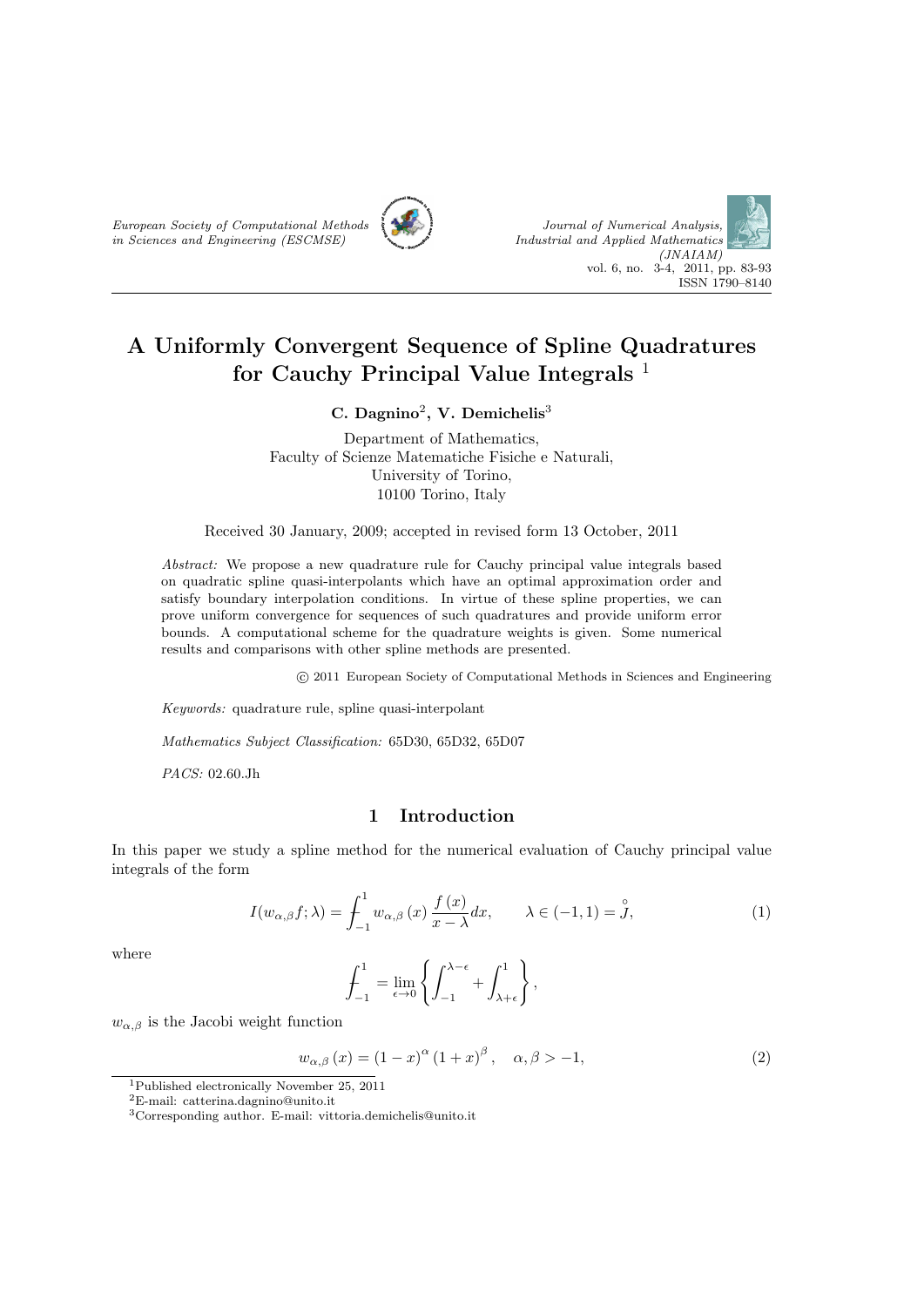and *f* is assumed to be Hölder continuous in  $J = [-1, 1]$ , that is:

$$
f(x) \in \mathbb{H}_{\rho}(J) = \{ g : \omega(g; t; J) \le B t^{\rho}, \ 0 < \rho \le 1, \ B > 0 \},
$$

where, for any  $g \in C(J)$ ,  $\omega(g; t; J)$  denotes the modulus of continuity of g on the interval  $J[1]$ 

$$
\omega(g;t;J) = \max_{\substack{x,x+h\in J\\0\leq h\leq t}}|g(x+h) - g(x)|.
$$

Denoting by  ${f_n}$  a sequence of approximations to *f*, the following conditions [13]:

$$
||e_n||_{\infty} = o(1)
$$
, where  $e_n = f - f_n$  and  $||g||_{\infty} = \max_{x \in J} |g(x)|$ , (3)

$$
e_n(1) = 0
$$
 if  $\alpha \le 0$ ,  $e_n(-1) = 0$  if  $\beta \le 0$ , (4)

$$
e_n \in \mathbb{H}_{\sigma}(J), \quad 0 < \sigma \le \rho, \quad \text{uniformly in } n,\tag{5}
$$

ensure that

$$
I(w_{\alpha,\beta}e_n; \lambda) \to 0 \text{ as } n \to \infty, \text{ uniformly in } \lambda \in \mathring{J},
$$
 (6)

if

$$
\sigma + \min(\alpha, \beta) > 0. \tag{7}
$$

The uniform convergence of quadratures for (1) is an important property in several applications, for instance, in Nyström methods for Cauchy singular integral equations [14].

In [3] quadrature formulas for (1) are obtained by using the spline approximation operator introduced in [11]. These splines approximate *f* with an order of accuracy comparable to the best one and the approximation error bounds can be made independent of any mesh ratio. However, in general, they do not satisfy the condition (4). In order to overcome this drawback, a modified spline operator is proposed in [6], but the error bounds are worse compared with the corresponding ones in [11]. A different approach is based on the technique of subtracting out the singularity [15, 17].

Quadrature rules based on optimal nodal splines are proposed in [4]. Such splines have the three properties of locality, interpolation at a subset of the knots and optimal polynomials reproduction [8] and satisfy conditions (3) - (5) [5]. However, they must have simple interior knots, so that they could not accommodate functions with discontinuities in low-order derivatives at given interior points. Moreover, their definition requires a certain computational complexity.

In this paper, we propose quadrature rules for  $(1)$  based on the approximation to  $f$  by the quadratic quasi-interpolant (QI) spline operator introduced in [16]. As all QI operators, it has a simple form and the advantage of being generated without solving any linear system of equations [1], unlike interpolants. Our QI splines approximate *f* with the best approximation order, error bounds are independent of any mesh ratio and multiple interior knots can be used.

We show that conditions  $(3)$  -  $(5)$  are true for any sequence of such splines based on locally uniform meshes and, consequently, (6) holds. Moreover, we provide a bound for  $|I(w_{\alpha,\beta}e_n;\lambda)|$ uniformly with respect to  $\lambda \in \mathcal{J}$ .

Finally, we give a computational scheme for the weights of the proposed quadrature and we present some numerical results and comparisons with spline quadratures studied in [3, 17, 12].

### **2 Quadratic spline quasi-interpolants**

In this section, we give the necessary background material on quadratic spline QIs based on the work in [16]. We denote by  $\mathcal{S}_2(X_n)$  the space of polynomial splines of degree 2 defined on the set of knots  $X_n = \{-1 = x_{-2} = x_{-1} = x_0 < x_1 \leq \ldots \leq x_{n-1} < x_n = x_{n+1} = x_{n+2} = 1\}$  derived from a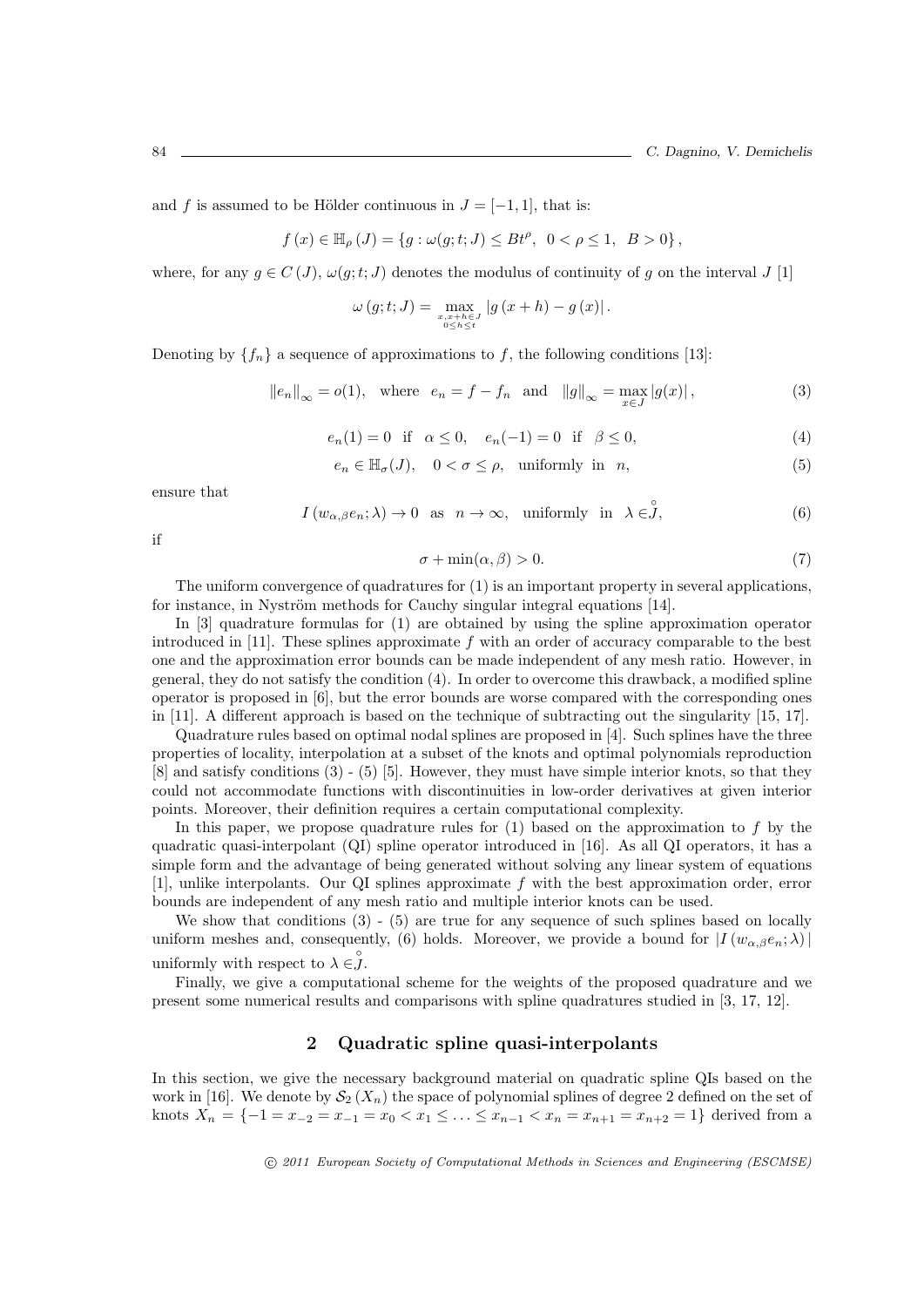partition  $\Pi_N = \{-1 = t_0 < t_1 < \ldots < t_N = 1\}$  and a set of positive integers  $d_i < 3$ ,  $1 \le i \le N-1$ , where  $n = 1 + \sum_{i=1}^{N-1} d_i$  and  $d_i$  denotes the multiplicity of  $t_i$ . The condition  $d_i < 3$ ,  $1 \le i \le N-1$ , ensures that the splines in  $\mathcal{S}_2(X_n)$  are continuous on *J*. We define

$$
r_N = \max_{1 \leq i,j \leq N \atop |i-j|=1} \frac{t_i - t_{i-1}}{t_j - t_{j-1}}
$$

and we say that the sequence of partitions  ${ \prod_N }$  is locally uniform if the ratio between the length of two adjacent subintervals of  $\Pi_N$  is uniformly bounded, i.e. if there exists a constant  $A \geq 1$  such that  $r_N \leq A$  for all *N*. We shall say that the sequence of spline spaces  $\{S_2(X_n)\}\$ is locally uniform if the sequence of underlying partitions  $\{\Pi_N\}$  is locally uniform.

Let  $\Gamma_n = \{0, 1, \ldots, n+1\}$ . A basis for  $\mathcal{S}_2(X_n)$  is formed by the family of quadratic B-splines  $\mathcal{B} = \{B_i, i \in \Gamma_n\}$ , where  $\mathcal B$  is defined on  $X_n$  and each  $B_i \in \mathcal B$  has support  $[x_{i-2}, x_{i+1}]$  [1]. We consider the set of evaluation points

$$
\Theta_n = \left\{ \theta_i = \frac{1}{2} (x_{i-1} + x_i), \ i \in \Gamma_n \right\}
$$

and the following discrete QI operator  $S_n$  introduced in [16]

$$
S_n f = f(x_0) B_0 + \sum_{i=1}^n \mu_i(f) B_i + f(x_{n+1}) B_{n+1},
$$
\n(8)

whose coefficient functionals are of the form

$$
\mu_i(f) = a_i f(\theta_{i-1}) + b_i f(\theta_i) + c_i f(\theta_{i+1}), \quad 1 \leq i \leq n.
$$

Setting  $h_i = x_i - x_{i-1}$ ,  $1 \leq i \leq n$  and using the following notations:

$$
\sigma_i = \frac{h_i}{h_{i-1} + h_i}, \qquad \sigma'_i = \frac{h_{i-1}}{h_{i-1} + h_i},
$$

with  $h_0 = h_{n+1} = 0$ , by imposing  $S_n f = f$  for all  $f \in \mathcal{P}_2$ , where  $\mathcal{P}_2$  is the space of quadratic polynomials, we can obtain the following expression for the coefficients  $a_i, b_i, c_i, 1 \leq i \leq n$ , [16]

$$
a_i = -\frac{\sigma_i^2 \sigma_{i+1}'}{\sigma_i + \sigma_{i+1}'}, \quad b_i = 1 + \sigma_i \sigma_{i+1}', \quad c_i = -\frac{\sigma_i (\sigma_{i+1}')^2}{\sigma_i + \sigma_{i+1}'}.
$$

Therefore, the operator  $S_n$  acts as the identity on the space  $P_2$ .

Moreover,  $S_n f$  satisfies the interpolation conditions:

$$
S_n f(-1) = f(-1), \quad S_n f(1) = f(1), \tag{9}
$$

the first one follows from (8), since  $B_0(-1) = 1$  and  $B_i(-1) = 0$ ,  $1 \le i \le n + 1$ . Similarly, the interpolation condition at  $x = 1$  is true.

Defining the fundamental functions of  $\mathcal{S}_2(X_n)$  by

$$
\tilde{B}_{i}(x) = c_{i-1}B_{i-1}(x) + b_{i}B_{i}(x) + a_{i+1}B_{i+1}(x), \quad i \in \Gamma_{n},
$$
\n(10)

with the convention:

$$
c_{-1} = c_0 = a_{n+1} = a_{n+2} = 0, \quad b_0 = b_{n+1} = 1,
$$
\n(11)

we can express  $S_n f$  in the form

$$
S_n f = \sum_{i \in \Gamma_n} f(\theta_i) \tilde{B}_i.
$$
 (12)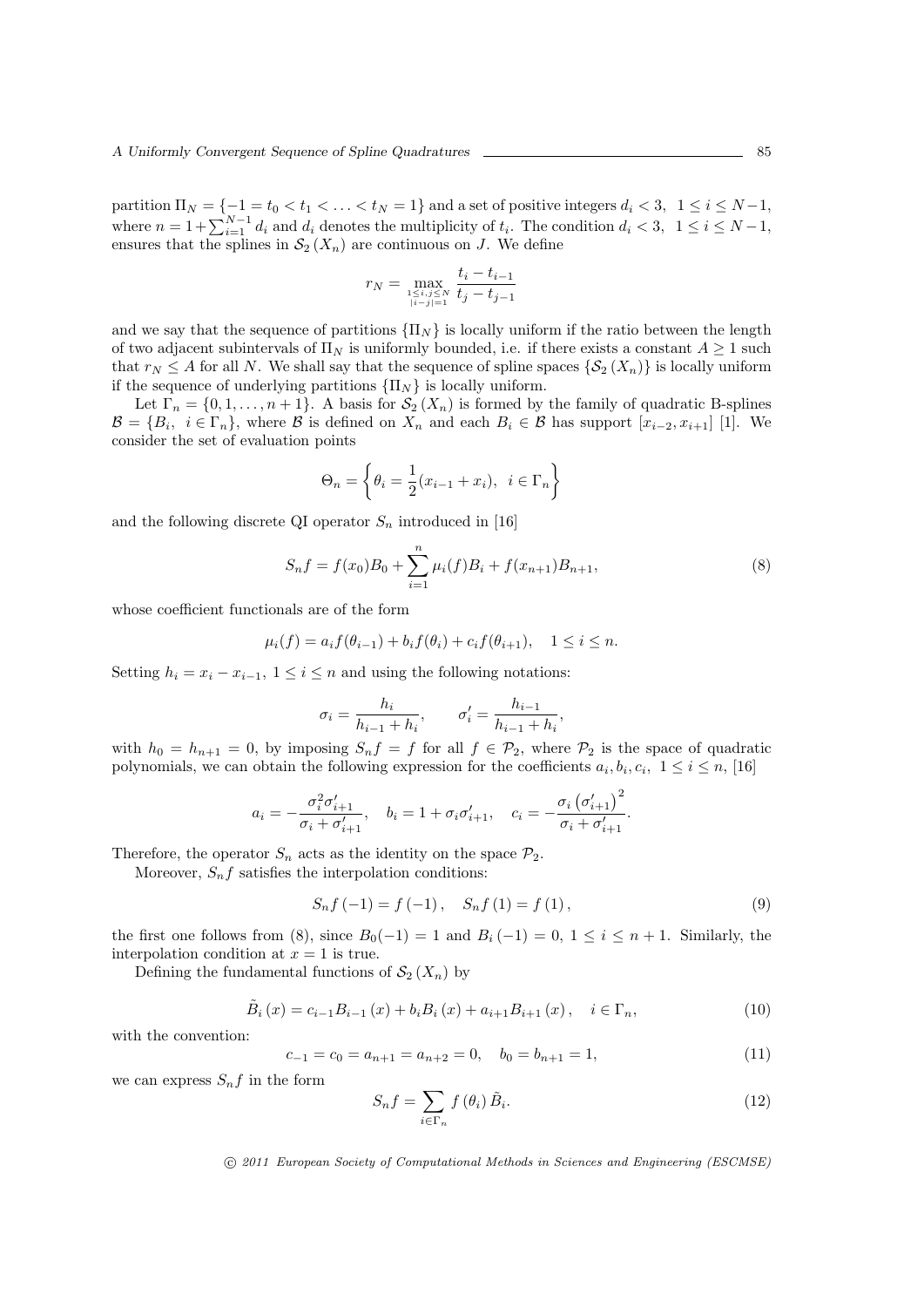The following uniform bounds hold for *f* bounded on *J* [16]:

$$
||S_n||_{\infty} \leq \begin{cases} 2.5, & \text{for any partition } \Pi_N \text{ of } J, \\ 1.66, & \text{for uniform partition } \Pi_N \text{ of } J, \end{cases}
$$
 (13)

where  $||S_n||_{\infty}$  is the infinity norm of  $S_n$ 

$$
||S_n||_{\infty} = \max_{x \in J} \sum_{i \in \Gamma_n} \left| \tilde{B}_i(x) \right|.
$$

#### **3 Approximation error bounds**

Approximation error bounds, for  $f \in \mathbb{W}^{3,\infty}(J) = \{g : g^{(3)} \in \mathbb{L}_{\infty}(J)\}\)$ , are provided in [16]. In order to prove conditions (3) and (5), we study here approximation error bounds for  $f \in C(J)$ .

We define the two integer functions:

$$
p_i = \max\{0, i-2\}, \quad q_i = \min\{n+1, i+2\}, \quad i \in \Gamma_n.
$$

From the definition (10) of  $\tilde{B}_i$  and taking in account that each  $B_i$  has support  $[x_{i-2}, x_{i+1}]$ , we have

$$
\tilde{B}_i(x) = 0, \quad x \notin \tilde{J}_i = [x_{p_i-1}, x_{q_i}].
$$

Hence, for  $x \in [x_{i-1}, x_i]$ , we can express  $S_n f(x)$  in the form

$$
S_n f(x) = \sum_{j=p_i}^{q_i} f(\theta_j) \, \tilde{B}_j(x). \tag{14}
$$

We define:

$$
H_{i,n} = \max_{p_i \le j \le q_i} h_j, \quad \delta_{i,n} = \min_{\substack{p_i \le j \le q_i \\ x_{j-1} \ne x_j}} h_j, \quad \tilde{H}_n = \max_{1 \le j \le n} h_j
$$

and we shall assume that

$$
\tilde{H}_n \to 0 \quad \text{as} \quad n \to \infty. \tag{15}
$$

We state the following lemma proved in [11]

**Lemma 1** Suppose  $x \in [x_{j-1}, x_j)$ , with  $i-1 \leq j \leq i+1$ . If  $x = x_{j-1}$  suppose also that *x<sup>j</sup>−*<sup>1</sup> *is of multiplicity at most* 1*. Then, B′ i* (*x*) *exists and*

$$
|B_i'(x)| \leq \frac{2}{\hat{\delta}_{i,2}},
$$

where  $\hat{\delta}_{i,2}$  is the minimum of  $x_{\nu+2} - x_{\nu}$  over  $\nu$  such that  $x_{i-2} \leq x_{\nu} \leq x < x_{\nu+2} \leq x_{i+1}$ .

The following lemma provides local error estimates.

Lemma 2 *If*  $f \in C(\tilde{J}_i)$  *then* 

$$
\max_{x_{i-1} \le x \le x_i} |f(x) - S_n f(x)| \le k_1 \omega(f; H_{i,n}; \tilde{J}_i),
$$
\n(16)

*where:*

$$
k_1 = \begin{cases} 7.5, & \text{for any partition } \Pi_N \text{ of } J, \\ 4.98, & \text{for uniform partition } \Pi_N \text{ of } J. \end{cases} \tag{17}
$$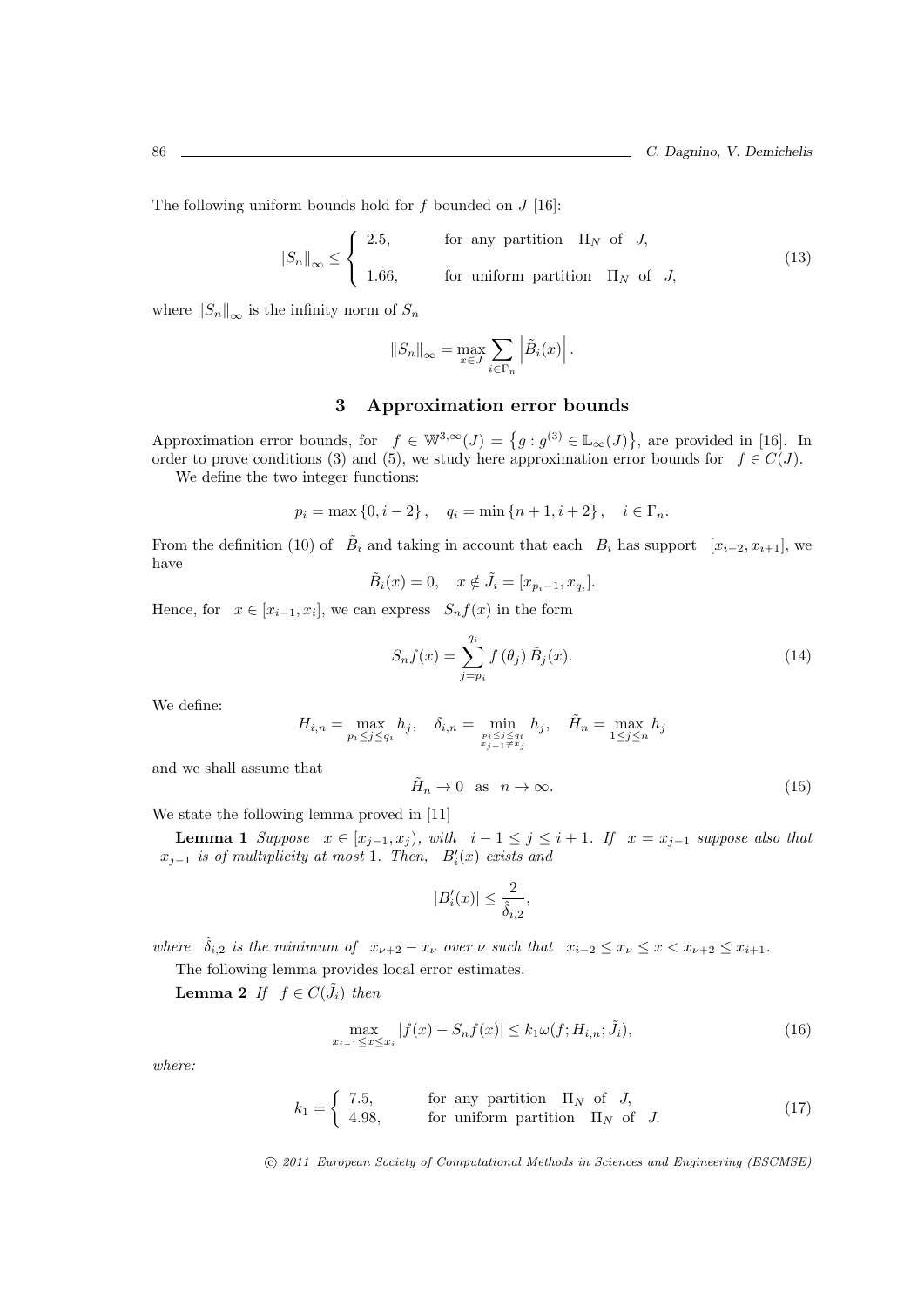*Moreover, if*  ${\{\Pi_N\}}$  *is locally uniform with constant A then* 

$$
\max_{x_{i-1} \le x < x_i} |D(S_n f)(x)| \le k_2 H_{i,n}^{-1} \omega(f; H_{i,n}; \tilde{J}_i),\tag{18}
$$

*where D denotes the derivative operator and*  $0 < k_2 < \infty$ *.* 

Proof. The operator  $S_n$  is exact on  $\mathcal{P}_0$ , so it holds  $\sum_{j=p_i}^{q_i} \tilde{B}_j(x) = 1$ . By using the inequality

$$
|x - \theta_j| \le 3H_{i,n} \tag{19}
$$

and the subadditivity of modulus of continuity, we write

$$
|f(x) - S_n f(x)| \leq \sum_{j=p_i}^{q_i} \left| (f(x) - f(\theta_j)) \tilde{B}_j(x) \right| \leq 3\omega(f; H_{i,n}; \tilde{J}_i) \sum_{j=p_i}^{q_i} \left| \tilde{B}_j(x) \right|.
$$

The thesis (16) follows from (13).

To prove (18), we set  $R(x) = f(x) - p_0(x)$ , where  $p_0(x) \in \mathcal{P}_0$  is any polynomial of degree 0, then

$$
D(S_n R) = D(S_n f) - D p_0 = D(S_n f).
$$

By setting  $p_0(x) = f(t), t \in [x_{i-1}, x_i)$ , using (14), (19) and (10), we write

$$
|D(S_n f)(x)| \leq \sum_{j=p_i}^{q_i} \left| (f(\theta_j) - f(t)) \tilde{B}'_j(x) \right| \leq 3\omega(f; H_{i,n}; \tilde{J}_i) \sum_{j=p_i}^{q_i} \left| \tilde{B}'_j(x) \right|
$$
  

$$
\leq 3\omega(f; H_{i,n}; \tilde{J}_i) \sum_{j=i-1}^{i+1} (|a_j| + |b_j| + |c_j|) |B'_j(x)| \leq 27\omega(f; H_{i,n}; \tilde{J}_i) \frac{2}{\delta_{i,n}},
$$

where the last inequality follows from Lemma 1, taking in account that  $\delta_{i,n} \leq \hat{\delta}_{i,2}, j = i-1, i, i+1$ , and from [16]

$$
|a_j| \le \frac{1}{2}
$$
,  $|b_j| \le 2$ ,  $|c_j| \le \frac{1}{2}$ ,  $j \in \Gamma_n$ .

Since, for  $i \in \Gamma_n$ ,  $q_i - (p_i - 1) \leq 5$  and, from the local uniformity of  $\Pi_N$ ,  $\delta_{i,n} \geq A^{-4}H_{i,n}$ , the thesis (18) is true.  $\overline{\phantom{a}}$ 

The local error estimate (16) leads immediately to the following global result

**Corollary 1** *Let*  $f \in C(J)$  *then* 

$$
||f - S_n f||_{\infty} \le k_1 \omega(f; \tilde{H}_n; J),
$$
\n(20)

*where*  $k_1$  *is given by (17).* 

Proof. The assertion (20) follows immediately from (16).  $\blacksquare$ 

Moreover, for  $f \in \mathbb{H}_{\rho}(J)$  the associated error sequence is  $\mathcal{O}(\tilde{H}_{n}^{\rho})$ .

For the considered spline space  $S_2(X_n)$ , we can state the following theorem, proved in [14]:

**Theorem 1** *Let*  $f \in C(J)$  *and consider any sequence of locally uniform spline spaces*  $\{S_2(X_n)\}.$ *If any spline*  $S \in \mathcal{S}_2(X_n)$  *satisfies:* 

$$
1. S \in C(J)
$$

2. 
$$
|f(x) - S(x)| \le k_1 \omega(f; H_{i,n}; \tilde{J}_i), \quad x_{i-1} \le x \le x_i
$$

3. 
$$
|DS(x)| \le k_2 H_{i,n}^{-1} \omega(f; H_{i,n}; \tilde{J}_i), \quad x_{i-1} < x < x_i.
$$

*Then*

$$
\omega(S; H; J) \le k_3 \omega(f; H; J).
$$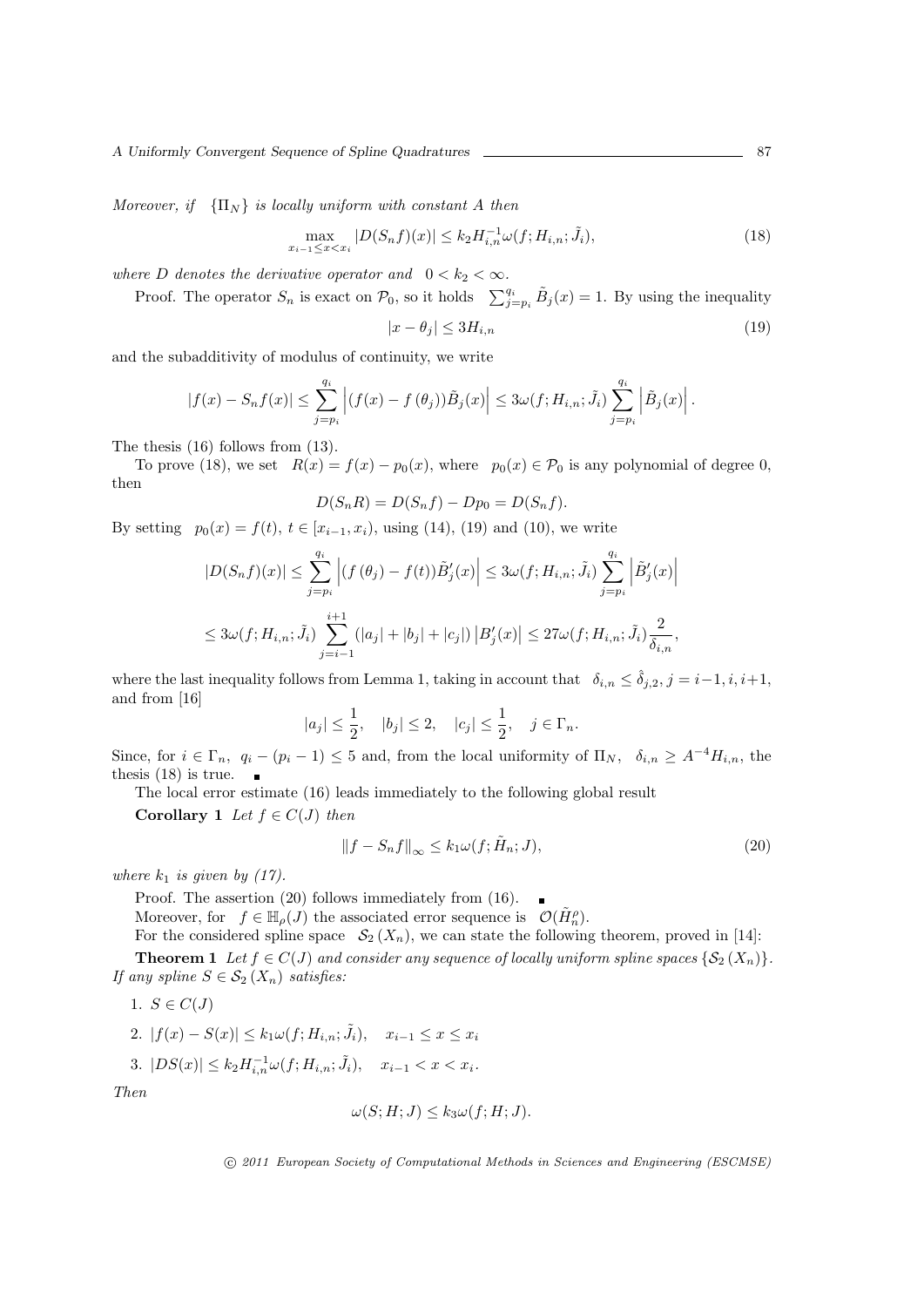### **4 The quadrature rule**

We replace *f* by  $S_n f$ , defined by (12), in (1) and approximate  $I(w_{\alpha,\beta} f; \lambda)$  by the quadrature sum

$$
I(w_{\alpha,\beta}S_n f; \lambda) = \sum_{i \in \Gamma_n} f(\theta_i) I(w_{\alpha,\beta} \tilde{B}_i; \lambda).
$$
 (21)

Setting  $w_i = I(w_{\alpha,\beta} \tilde{B}_i; \lambda)$ , using (10) and (11), we can write:

$$
w_{i} = \begin{cases} I(w_{\alpha,\beta}B_{0};\lambda) + a_{1}I(w_{\alpha,\beta}B_{1};\lambda), & i = 0 \\ c_{i-1}I(w_{\alpha,\beta}B_{i-1};\lambda) + b_{i}I(w_{\alpha,\beta}B_{i};\lambda) + a_{i+1}I(w_{\alpha,\beta}B_{i+1};\lambda), & 1 \leq i \leq n \\ c_{n}I(w_{\alpha,\beta}B_{n};\lambda) + I(w_{\alpha,\beta}B_{n+1};\lambda), & i = n+1. \end{cases}
$$

In order to compute  $I(w_{\alpha,\beta}B_i;\lambda), i \in \Gamma_n$ , we can consider all quadratic polynomials  $p_{i,j}(x), j =$ *i* − 1*, i, i* + 1*,* such that

$$
p_{i,j}(x) = B_i(x), \quad x \in [x_{j-1}, x_j].
$$

Setting  $p_{i,j}(x) = \bar{a}_1 x^2 + \bar{a}_2 x + \bar{a}_3$ , we evaluate  $p_{i,j}(x)/(x - \lambda)$  using

$$
p_{i,j}(x) = [\bar{a}_1x + (\bar{a}_2 + \bar{a}_1\lambda)](x - \lambda) + \bar{a}_3 + \bar{a}_2\lambda + \bar{a}_1\lambda^2.
$$

The evaluation of  $I(w_{\alpha,\beta}B_i;\lambda)$ ,  $i \in \Gamma_n$ , is reduced to the computation of the following integrals, for  $j = i - 1, i, i + 1$ ,

$$
\int_{x_{j-1}}^{x_j} w_{\alpha,\beta}(x) \frac{p_{i,j}(x)}{x-\lambda} dx = \bar{b}_1 \int_{x_{j-1}}^{x_j} w_{\alpha,\beta}(x) x dx + \bar{b}_2 \int_{x_{j-1}}^{x_j} w_{\alpha,\beta}(x) dx + \bar{b}_3 \tilde{I}_j(w_{\alpha,\beta}; \lambda),
$$
\n(22)

where, assuming that  $\lambda \neq x_{j-1}, x_j$ ,

$$
\tilde{I}_j(w_{\alpha,\beta};\lambda) = \begin{cases}\n\frac{\int_{x_j}^{x_j} \frac{w_{\alpha,\beta}(x)}{w_{\alpha,\beta}(x)}}{\int_{x_{j-1}}^{x_j} \frac{w_{\alpha,\beta}(x)}{x-\lambda} dx}, & \lambda \in (x_{j-1},x_j] \\
\frac{\int_{x_{j-1}}^{x_j} \frac{w_{\alpha,\beta}(x)}{w_{\alpha,\beta}(x)}}{w_{\alpha,\beta}(x)} dx, & \lambda \notin [x_{j-1},x_j]\n\end{cases}
$$

and

$$
\begin{array}{rcl}\n\bar{b}_1 &=& \bar{a}_1, \\
\bar{b}_2 &=& \bar{a}_2 + \bar{b}_1, \lambda \\
\bar{b}_3 &=& \bar{a}_3 + \bar{b}_2 \lambda.\n\end{array}
$$

For certain values of  $\alpha, \beta$ , for example  $\alpha = \beta = -1/2$ ,  $\alpha = \beta = 1/2$  and  $\alpha = \beta = 0$ , the integrals in (22) can be evaluated exactly, otherwise a numerical method has to be used [10].

Now, we consider the quadrature error

$$
E_n^{(S)}(\omega_{\alpha,\beta}f;\lambda) = I(\omega_{\alpha,\beta}e_n;\lambda), \quad e_n = f - S_nf.
$$
\n(23)

Finally, we prove the following uniform convergence theorem which also gives a bound for the quadrature error.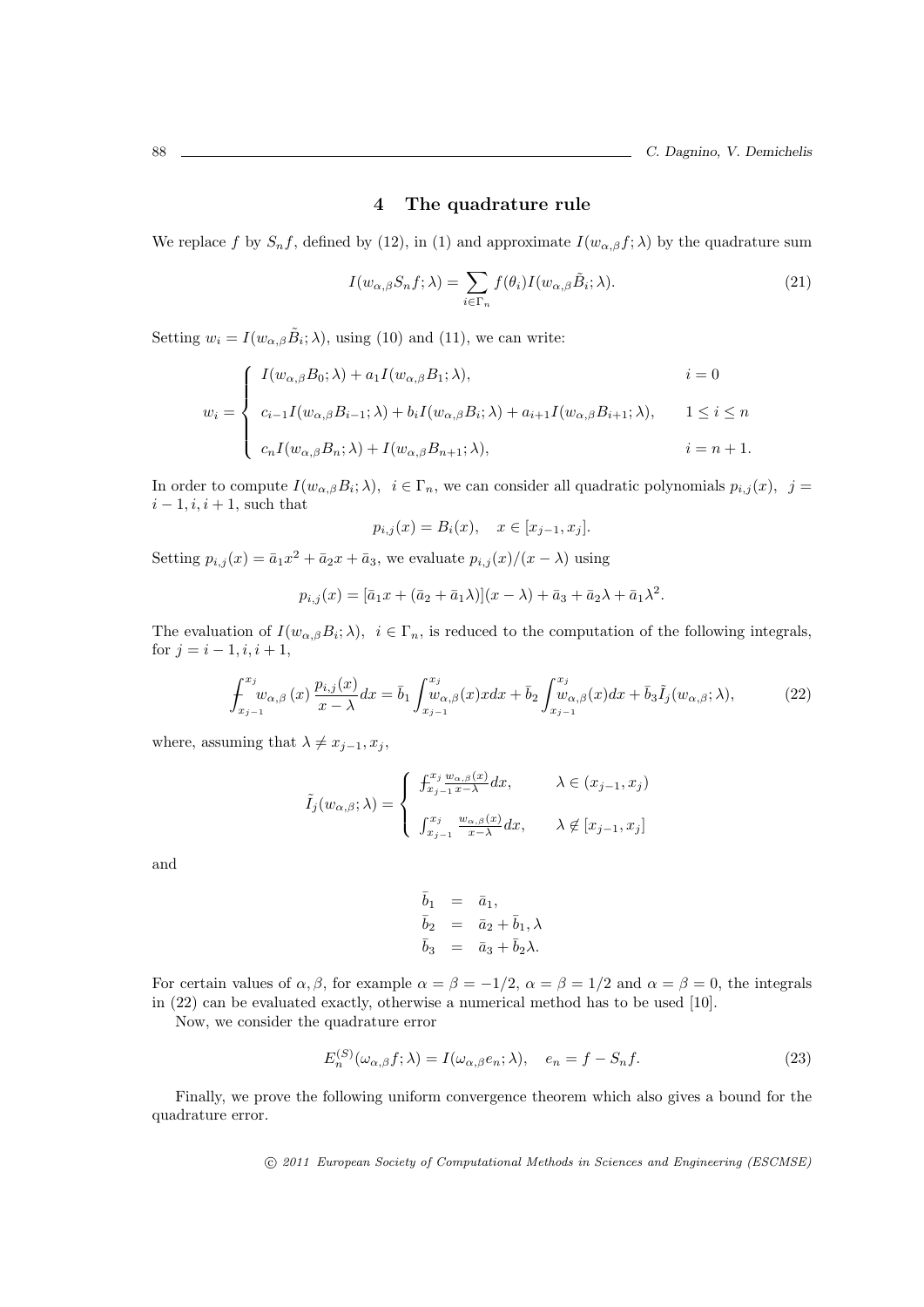*A Uniformly Convergent Sequence of Spline Quadratures* 2008 **1999** 89

**Theorem 2** *Assume that* (15) holds and  $f \in \mathbb{H}_{o}(J)$  for a given order  $\rho \in (0,1]$ *. Suppose that*  ${S_n f}$  *is based on a sequence of locally uniform partitions*  ${ \prod_N }$  *and*  $\rho + \gamma > 0$ *, where*  $\gamma = \min(\alpha, \beta)$ *. Then* 

$$
I(w_{\alpha,\beta}e_n; \lambda) \to 0 \text{ as } n \to \infty, \text{ uniformly in } \lambda \in \mathring{J}.
$$
 (24)

*Moreover,*

$$
|I(w_{\alpha,\beta}e_n; \lambda)| = \begin{cases} \mathcal{O}(\tilde{H}_n^{\rho}|\log \tilde{H}_n|), & \gamma \ge 0\\ \mathcal{O}(\tilde{H}_n^{\rho+\gamma}), & \gamma < 0, \end{cases}
$$
 (25)

*where the*  $O$ *-term holds uniformly with respect to*  $\lambda \in \mathcal{S}$ .

Proof. To prove  $(24)$ , we verify that conditions  $(3)$  -  $(5)$  are true. The condition  $(3)$  follows from (20) since  $f \in \mathbb{H}_o(J)$  and (15) holds. The condition (4) follows from (9). Finally, the condition (5), with  $\sigma = \rho$ , follows from (16), (18) and Theorem 1 since, for any  $u, v \in J$ ,

$$
|e_n(u) - e_n(v)| \le |f(u) - f(v)| + |S_nf(u) - S_nf(v)|.
$$

The three sufficient conditions, ensuring that (25) holds, are provided in [7]. Two of them are (4) and (5) with  $\sigma = \rho$ , respectively. The third one is

$$
||e_n||_{\infty} \le c\tilde{H}_n^{\rho}, \quad 0 < c < \infty.
$$

The assertion (26) follows from (20), since  $f \in \mathbb{H}_{\rho}(J)$ .

#### **5 Comparison of methods and numerical applications**

Numerical evaluation of (1) has several practical applications, for instance in the solution of singular integral equations arising in aerodynamics or fluid mechanics [9, 10]. For the numerical solution of these equations it is very important to have a sequence of quadratures satisfying (6).

The majority of numerical methods proposed for (1) are global methods based on orthogonal polynomials. Even if such methods converge very fast for differentiable functions, in some practical applications one cannot always place the nodes of quadrature at the zeros of the orthogonal polynomials [10].

Recently, local methods for (1) have been introduced, mainly based on spline interpolation, see for instance [2, 9] or on spline quasi-interpolation [3, 12, 17], with simple knots inside the integration interval.

In [3, 12] the authors have proposed local methods based on quasi-interpolating splines that place no restriction on the order of the spline and a few restriction on the spacing of the knots. The sequence of rules proposed in [12] satisfies (6) for  $f \in \mathbb{H}_{\rho}(J)$  but is exact only for  $f \in \mathcal{P}_1$ . Whereas, the sequence of rules proposed in [3] is exact for  $f \in \mathcal{P}_m$ ,  $m \geq 2$ , but (6) holds only for  $f \in C^1(J)$ .

In [17] the author has proposed rules for (1) obtained by subtracting out the singularity and then applying quadrature formulas based on quasi-interpolating splines [11]. For such rules, uniform convergence properties have been proved for  $f \in C^1(J)$ .

Tables 1, 2 and 3 present some numerical results obtained when our rule and other known ones [3, 12, 17], based on quadratic approximating splines with the same set of knots  $\{X_n\}$ , are applied to the integral (1) for several functions *f* and different values of  $\alpha$ ,  $\beta$ ,  $\lambda$  and *n*.

In Tables 4 and 5 we test our rule (21) in case of integrands *f* with a singularity in the first derivative at  $x = 0$ . We use both a sequence of knots  $\{X_n\}$  with simple interior knots and the sequence obtained from  $X_n$  by inserting a double knot at  $x = 0$ .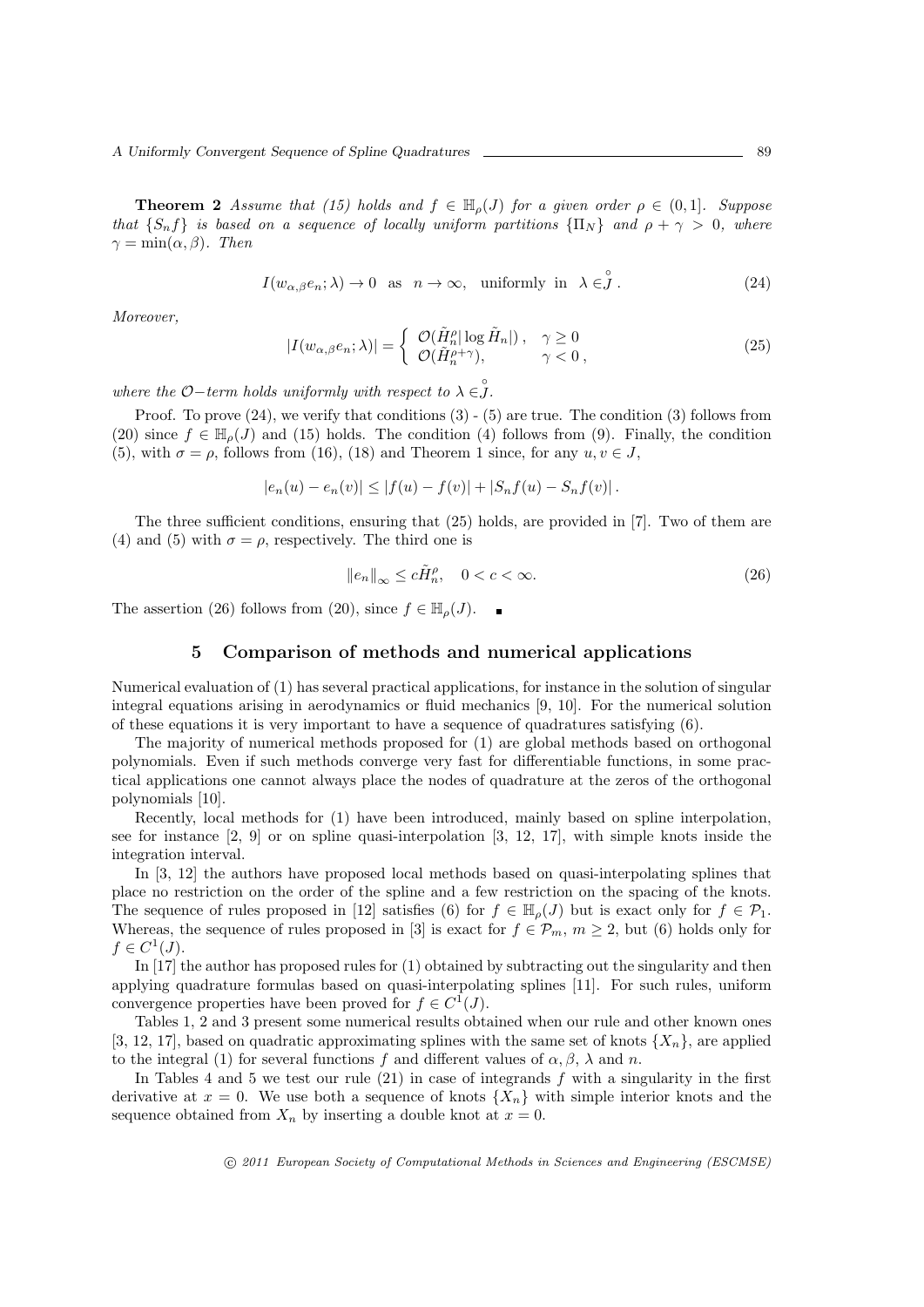We choose two different partitions  $\Pi_N$  with the norm  $\tilde{H}_n$  of the corresponding  $X_n$  satisfying (15), i. e.:

$$
U : \Pi_N = \{t_i = -1 + \frac{2i}{N}, \quad i = 0, 1, ..., N\},\
$$
  

$$
P : \Pi_N = \{t_i = \cos\left(\frac{N-i}{N}\pi\right), \quad i = 0, 1, ..., N\}.
$$

We recall that, given any initial partition  $\Pi_N$ , there exists an associated 4-quasi uniform partition [18].

We denote by:

$$
E_{(n)}^{(S)}\\E_{(n+r)}^{(D)}
$$

the truncation error  $(23)$  of our rule  $(21)$ , based on  $X_n$  with simple interior knots, the truncation error (23) of the rule (21) based on the knot sequence obtained by inserting  $r$  interior double knots in  $X_n$  as the case may be,

$$
E_{(n)}^{(R)}\\E_{(n)}^{(QI)}
$$

the truncation error of the rule proposed in [12],

 $E_{(n)}^{(Q)}$  $E_{(n)}^{(SS)}$ (*n*)

the truncation error of the rule proposed in [3],

the truncation error of the rule proposed in [17].

| Table 1: $f(x) = (x^2 + y^2)^{-1}$ , $y = 5$ , $\alpha = \beta = -\frac{1}{2}$ , $\Pi_N = P$ |                                     |                  |               |              |              |             |  |  |
|----------------------------------------------------------------------------------------------|-------------------------------------|------------------|---------------|--------------|--------------|-------------|--|--|
| $\lambda$                                                                                    | $I(\omega_{\alpha,\beta}f;\lambda)$ | $\boldsymbol{n}$ | $ E_n^{(R)} $ | $E_n^{(QI)}$ | $E_n^{(SS)}$ | $E_n^{(S)}$ |  |  |
|                                                                                              |                                     | 8                | $3.1(-5)$     | $1.9(-6)$    | $1.7(-8)$    | $1.5(-6)$   |  |  |
| 0.25                                                                                         | $-0.0012291611$                     | 16               | $8.1(-6)$     | $2.0(-7)$    | $1.3(-9)$    | $1.4(-7)$   |  |  |
|                                                                                              |                                     | 32               | $1.6(-6)$     | $1.3(-8)$    | $5.1(-10)$   | $1.3(-8)$   |  |  |
|                                                                                              |                                     | 64               | $4.6(-7)$     | $3.8(-9)$    | $2.4(-11)$   | $5.9(-11)$  |  |  |
|                                                                                              |                                     | 8                | $1.3(-4)$     | $8.4(-6)$    | $6.6(-8)$    | $1.5(-6)$   |  |  |
| 0.99                                                                                         | $-0.0046955619$                     | 16               | $4.2(-5)$     | $8.8(-7)$    | $5.0(-9)$    | $1.4(-7)$   |  |  |
|                                                                                              |                                     | 32               | $1.7(-5)$     | $1.8(-7)$    | $7.8(-10)$   | $9.4(-9)$   |  |  |
|                                                                                              |                                     | 64               | $3.4(-6)$     | $3.3(-9)$    | $3.9(-11)$   | $6.8(-10)$  |  |  |

Table 1:  $f(x) = (x)$  $^{2} + y$ 2 ) *−*1 *,*  $y = 5$ *,*  $\alpha = \beta = -$ 1 *,*  $\Pi_N = F$ 

| Table 2: $f(x) = (x^2 + y^2)^{-1}$ , $y = 0.1$ , $\alpha = \beta = -\frac{1}{2}$ , $\Pi_N = P$ |                                     |                  |               |                |                |               |  |  |  |
|------------------------------------------------------------------------------------------------|-------------------------------------|------------------|---------------|----------------|----------------|---------------|--|--|--|
| $\lambda$                                                                                      | $I(\omega_{\alpha,\beta}f;\lambda)$ | $\boldsymbol{n}$ | $ E_n^{(R)} $ | $ E_n^{(QI)} $ | $ E_n^{(SS)} $ | $ E_n^{(S)} $ |  |  |  |
|                                                                                                |                                     | 8                | 5.6(1)        | 2.0(1)         | 3.0(1)         | 7.0(1)        |  |  |  |
| 0.25                                                                                           | $-107.79315611$                     | 32               | $8.5(-1)$     | $3.9(-1)$      | $5.3(-2)$      | $6.8(-1)$     |  |  |  |
|                                                                                                |                                     | 64               | $2.4(-1)$     | $2.7(-2)$      | $2.6(-4)$      | $6.8(-4)$     |  |  |  |
|                                                                                                |                                     | 128              | $5.8(-2)$     | $5.8(-4)$      | $1.5(-5)$      | $2.0(-3)$     |  |  |  |
|                                                                                                |                                     | 8                | 6.9(0)        | 1.0(1)         | 8.9(0)         | 1.0(1)        |  |  |  |
| 0.99                                                                                           | $-31.256858013$                     | 32               | $3.8(-2)$     | $2.2(-2)$      | $1.5(-2)$      | $1.0(-1)$     |  |  |  |
|                                                                                                |                                     | 64               | $1.1(-2)$     | $1.8(-4)$      | $7.7(-5)$      | $2.1(-4)$     |  |  |  |
|                                                                                                |                                     | 128              | $2.5(-3)$     | $1.0(-4)$      | $4.5(-6)$      | $1.9(-6)$     |  |  |  |

In case of smooth integrands *f*, for which the spline space is defined by using simple interior knots, we can present some comparisons with other known spline quadratures. The quadrature errors in Tables 1, 2 and 3, with smooth integrands *f*, show that our quadrature (21) performs better than the quadrature defined in [12], is comparable and sometimes better than that one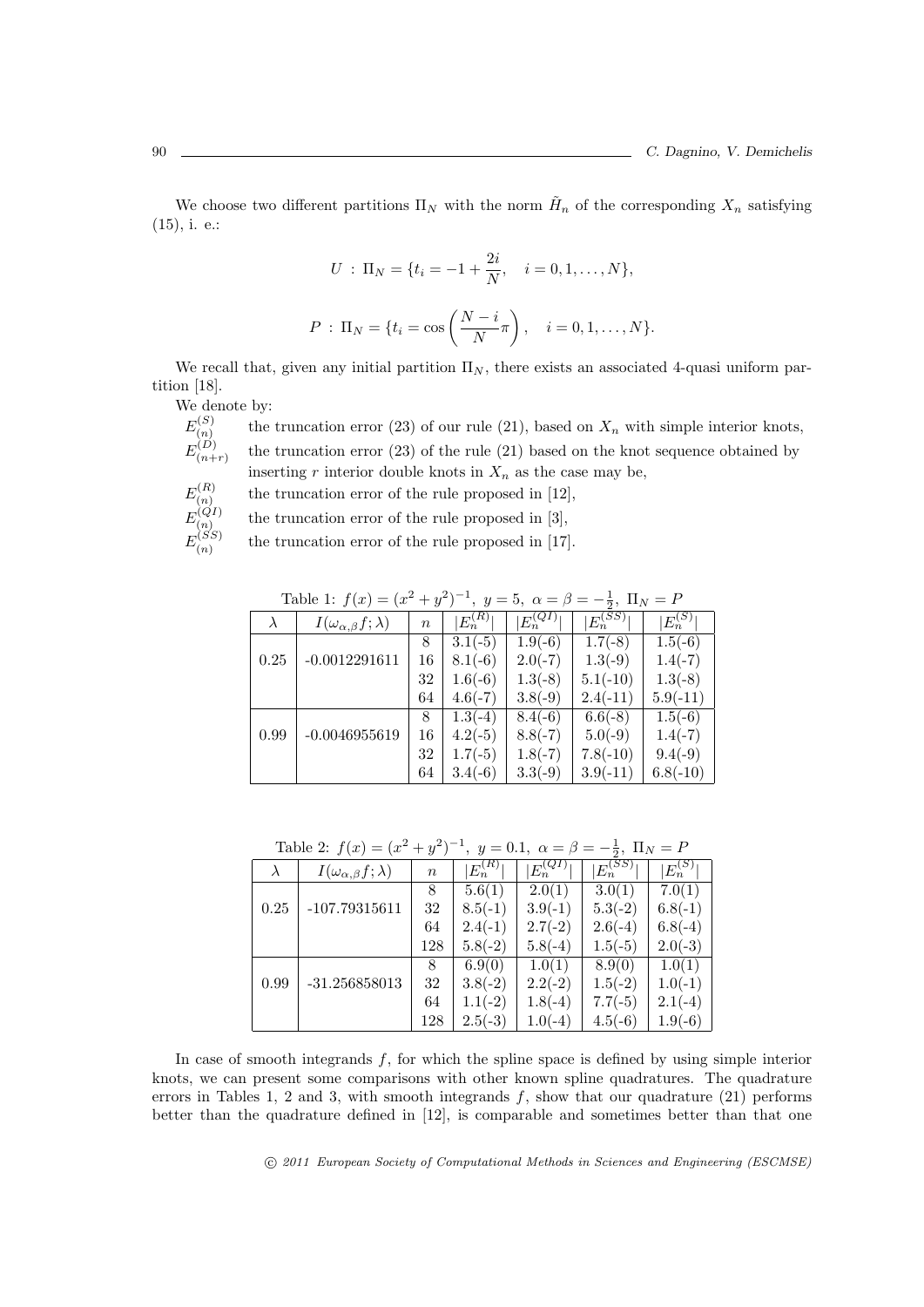|           | 1001 U                              | $\cdots$ |             |              |              |             |
|-----------|-------------------------------------|----------|-------------|--------------|--------------|-------------|
| $\lambda$ | $I(\omega_{\alpha,\beta}f;\lambda)$ | $\it{n}$ | $E_n^{(R)}$ | $E_n^{(QI)}$ | $E_n^{(SS)}$ | $E_n^{(S)}$ |
| 0.1       |                                     | 8        | $1.2(-2)$   | $5.7(-3)$    | $1.6(-4)$    | $2.7(-3)$   |
|           | 1.99903605021                       | 16       | $3.3(-3)$   | $5.1(-4)$    | $1.1(-5)$    | $3.4(-4)$   |
|           |                                     | 32       | $8.3(-4)$   | $1.5(-5)$    | $3.1(-7)$    | $2.1(-5)$   |
| 0.5       |                                     | 8        | $1.2(-2)$   | $2.6(-3)$    | $1.7(-4)$    | $2.7(-3)$   |
|           | 0.91378643172                       | 16       | $3.3(-3)$   | $3.0(-4)$    | $1.2(-5)$    | $2.6(-4)$   |
|           |                                     | 32       | $6.0(-4)$   | $4.7(-6)$    | $1.1(-6)$    | $2.3(-5)$   |
| 0.9       |                                     | 8        | $4.5(-2)$   | $5.5(-3)$    | $1.8(-4)$    | $1.8(-3)$   |
|           | -3.85323498264                      | 16       | $8.1(-3)$   | $6.7(-5)$    | $1.3(-5)$    | $1.0(-4)$   |
|           |                                     | 32       | $7.1(-4)$   | $1.3(-4)$    | $3.6(-7)$    | $4.7(-6)$   |

Table 3:  $f(x) = e^x$ ,  $\alpha = \beta = 0$ ,  $\Pi_N = P$ 

Table 4:  $f(x) = x^4 + |x|, \ \alpha = \beta = -\frac{1}{2}, \ \Pi_N = U$ 

|      | $I(\omega_{\alpha,\beta}f;\lambda)$ | $n=16$      |                 | $n=32$      |                            | $n=64$      |                 |
|------|-------------------------------------|-------------|-----------------|-------------|----------------------------|-------------|-----------------|
|      |                                     | $E_n^{(S)}$ | $E_{n+1}^{(D)}$ | $E_n^{(S)}$ | $E_{n+1}^{(\overline{D})}$ | $E_n^{(S)}$ | $E_{n+1}^{(D)}$ |
| 0.01 | 0.12168225086258                    | $4.7(-2)$   | $3.1(-4)$       | $3.3(-2)$   | $8.3(-6)$                  | $2.0(-2)$   | $5.3(-7)$       |
| 0.1  | 0.76188165530404                    | $3.7(-2)$   | $1.3(-4)$       | $4.7(-5)$   | $1.4(-5)$                  | $7.1(-4)$   | $3.4(-7)$       |
| 0.2  | 1.27517331669127                    | $2.6(-4)$   | $2.9(-4)$       | $1.4(-3)$   | $9.3(-6)$                  | $3.9(-4)$   | $4.0(-6)$       |
| 0.4  | 2.19699495620963                    | $2.5(-3)$   | $3.0(-4)$       | $7.1(-4)$   | $7.8(-5)$                  | $2.0(-4)$   | $3.0(-7)$       |
| 0.6  | 3.26898024225450                    | $1.6(-3)$   | $4.4(-4)$       | $4.0(-4)$   | $1.3(-4)$                  | $1.3(-4)$   | $1.9(-6)$       |
| 0.8  | 4.71352498156708                    | $2.2(-3)$   | $3.7(-3)$       | $3.1(-4)$   | $9.3(-5)$                  | $7.2(-5)$   | $2.9(-5)$       |
| 0.9  | 5.63300644487096                    | $1.1(-3)$   | $2.5(-3)$       | $3.2(-4)$   | $6.8(-4)$                  | $7.3(-5)$   | $1.7(-5)$       |
| 0.99 | 6.59666565782882                    | $8.0(-3)$   | $6.7(-3)$       | $9.4(-4)$   | $6.1(-4)$                  | $3.8(-5)$   | $4.4(-5)$       |

Table 5:  $f(x) = \sqrt{|x|}, \ \alpha = \beta = 0, \ \Pi_N = U$ 

|      | $I(\omega_{\alpha,\beta}f;\lambda)$ | $n=8$       |                 | $n=16$      |                 | $n=32$      |                 |
|------|-------------------------------------|-------------|-----------------|-------------|-----------------|-------------|-----------------|
|      |                                     | $E_n^{(S)}$ | $E_{n+1}^{(D)}$ | $E_n^{(S)}$ | $E_{n+1}^{(D)}$ | $E_n^{(S)}$ | $E_{n+1}^{(D)}$ |
| 0.01 | 0.27415846531453                    | $2.5(-1)$   | $3.9(-2)$       | $2.2(-1)$   | $7.0(-3)$       | $1.8(-1)$   | $4.5(-2)$       |
| 0.1  | 0.59265435112872                    | $3.4(-1)$   | $1.9(-2)$       | $1.1(-1)$   | $7.0(-2)$       | $4.8(-3)$   | $4.3(-3)$       |
| 0.2  | 0.59841666101709                    | $1.6(-1)$   | $1.0(-1)$       | $6.9(-3)$   | $6.1(-3)$       | $9.1(-3)$   | $6.2(-4)$       |
| 0.4  | 0.33059150273724                    | $9.7(-3)$   | $8.6(-3)$       | $1.3(-2)$   | $8.8(-4)$       | $4.7(-3)$   | $7.1(-4)$       |
| 0.6  | $-0.18587259394768$                 | $2.2(-2)$   | $3.9(-5)$       | $8.8(-3)$   | $1.1(-3)$       | $3.1(-3)$   | $5.2(-4)$       |
| 0.8  | -1.07790426887581                   | $1.8(-2)$   | $1.2(-3)$       | $6.6(-3)$   | $1.0(-3)$       | $2.4(-3)$   | $3.9(-4)$       |
| 0.9  | -1.91011754796427                   | $1.6(-2)$   | $1.4(-3)$       | $5.9(-3)$   | $9.0(-4)$       | $2.1(-3)$   | $3.6(-4)$       |
| 0.99 | -4.38851568738530                   | $1.5(-2)$   | $1.2(-3)$       | $5.5(-3)$   | $8.0(-4)$       | $1.9(-3)$   | $3.2(-4)$       |

introduced in [3]. Whereas, the rule [17], obtained by subtracting out the singularity and then applying spline quasi-interpolants, seems to perform better.

In Tables 4 and 5 we apply the rule (21) to integrands *f* having a singularity in the first derivative. The quadrature errors show that the rule with a double knot at the singular point of  $f'(x)$  performs better than that one with simple interior knots.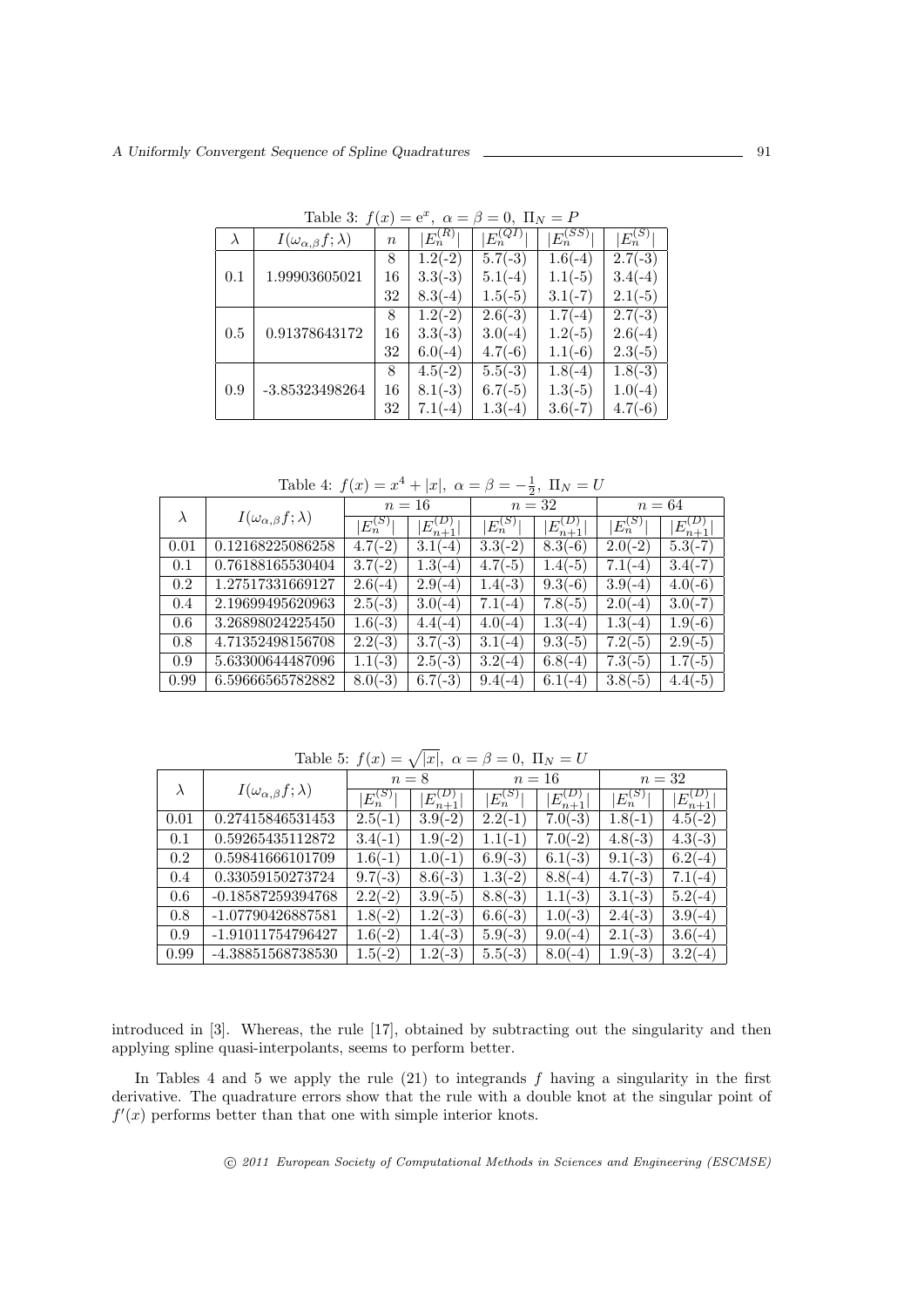#### **6 Final remarks**

A new quadrature rule for the CPV integral (1) is defined by integrating a quadratic spline quasiinterpolant presented in [16]. We prove uniform convergence and provide uniform error bounds for sequences of such quadratures for integrands  $f \in \mathbb{H}_{\rho}(J)$ ,  $0 < \rho \leq 1$ . The proposed quadrature rule includes the possibility of inserting multiple spline knots at singular points of  $f'(x)$ . Comparisons with other spline methods using simple interior knots are given.

Applications to numerical solution of singular integral equations are in progress.

**Acknowledgement** The authors are grateful to the reviewers for their constructive suggestions and comments.

# **References**

- [1] C. de Boor: *A Practical Guide to Splines*. Springer Verlag, New York (2001).
- [2] C. Dagnino and E. Santi, On the evaluation of one dimensional Cauchy principal value integrals by rules based on cubic spline interpolation, *Computing* **43** 267–276 (1990).
- [3] C. Dagnino, V. Demichelis and E. Santi, Numerical integration based on quasi-interpolating splines, *Computing* **50** 149–163 (1993).
- [4] C. Dagnino and E. Santi, Numerical evaluation of Cauchy principal value integrals by means of nodal spline approximation, *Revue d'Anal. Num. Theor. Approx.* **27** 59–69 (1998).
- [5] V. Demichelis, Convergence of derivatives of optimal nodal splines, *J. Approx. Theory* **88** 370–383 (1997).
- [6] V. Demichelis, Spline approximation with interpolation constraints for numerical integration, *Intern. J. Computer Math.* **70** 739–750 (1999).
- [7] V. Demichelis, Uniform error bounds for Cauchy principal value integrals, *Rend. Sem. Mat. Univ. Pol. Torino* **62, 2** 155–164 (2004).
- [8] J.M. De Villiers and C.H. Rohwer, Optimal local spline interpolants, *J. Comp. Appl. Math.* **18** 107–119 (1987).
- [9] K. Diethelm, Uniform convergence of optimal order quadrature rules for Cauchy principal value integrals,*J. Comp. Appl. Math.* **56** 321–329 (1994).
- [10] A. Gerasoulis, Piecewise-polynomial quadratures for Cauchy singular integrals, *SIAM J. Numer. Anal.* **23** 891–902 (1986).
- [11] T. Lyche and L. L. Schumaker, Local spline approximation methods, *J. Approx. Theory* **15** 294–325 (1975).
- [12] P. Rabinowitz, Numerical integration based on approximating splines, *J. Comput. Appl. Math.* **33** 73–83 (1990).
- [13] P. Rabinowitz, Uniform convergence results for Cauchy principal value integrals, *Math. Comp.* **56** 731–740 (1991).
- [14] P. Rabinowitz, Application of approximating splines for the solution of Cauchy singular integral equations, *Appl. Num. Math.* **15** 285–297 (1994).